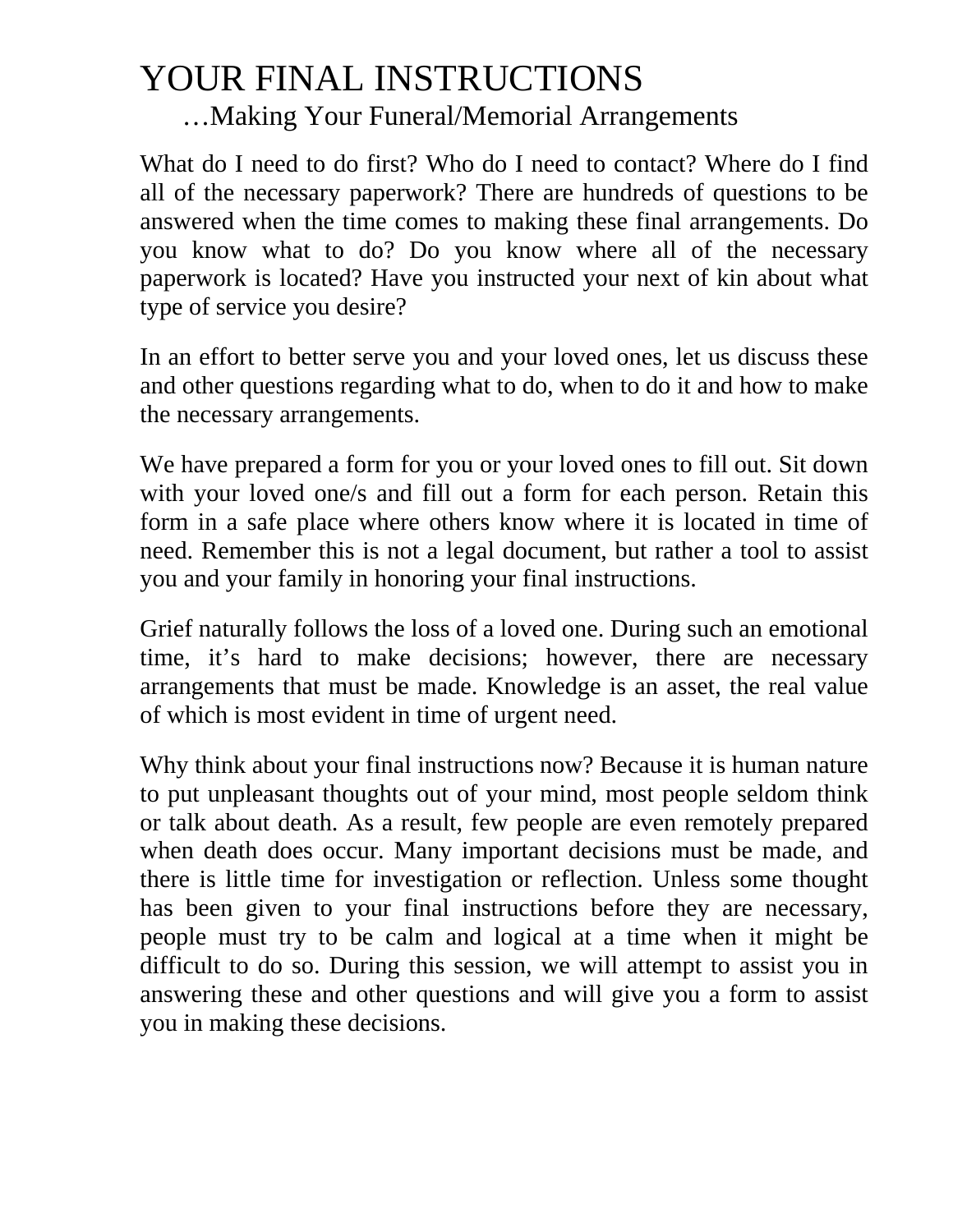| <b>Full Name</b>  | Maiden Name |
|-------------------|-------------|
| Address           |             |
| City, State, Zip_ |             |
| Date of Birth     |             |
| Place of Birth    |             |

At the completion of my course of life here on earth, I would like my family to use the following information, requests, and suggestions in the plans for my funeral service and arrangements.

I would prefer (please check the appropriate spaces):

- \_\_Memorial Service, burial preceding \_\_ Casket closed
- Memorial Service, burial following Casket open prior to service
- \_\_Memorial Service, cremation following
- \_\_Memorial Service, cremation preceding
- \_\_If cremation, where to place ashes: urn/burial or scattered where
- \_Memorial Service only
- Interment to be public Interment to be private
- \_\_Donate body to medical science
- \_\_Type of burial vault
- \_\_Casket closed \_\_Casket open prior to service
- \_\_Casket open during service \_\_Casket open following service
- \_\_Family visitation time (evening before, before or after service)
- \_\_Video/photographs to be displayed at visitation/service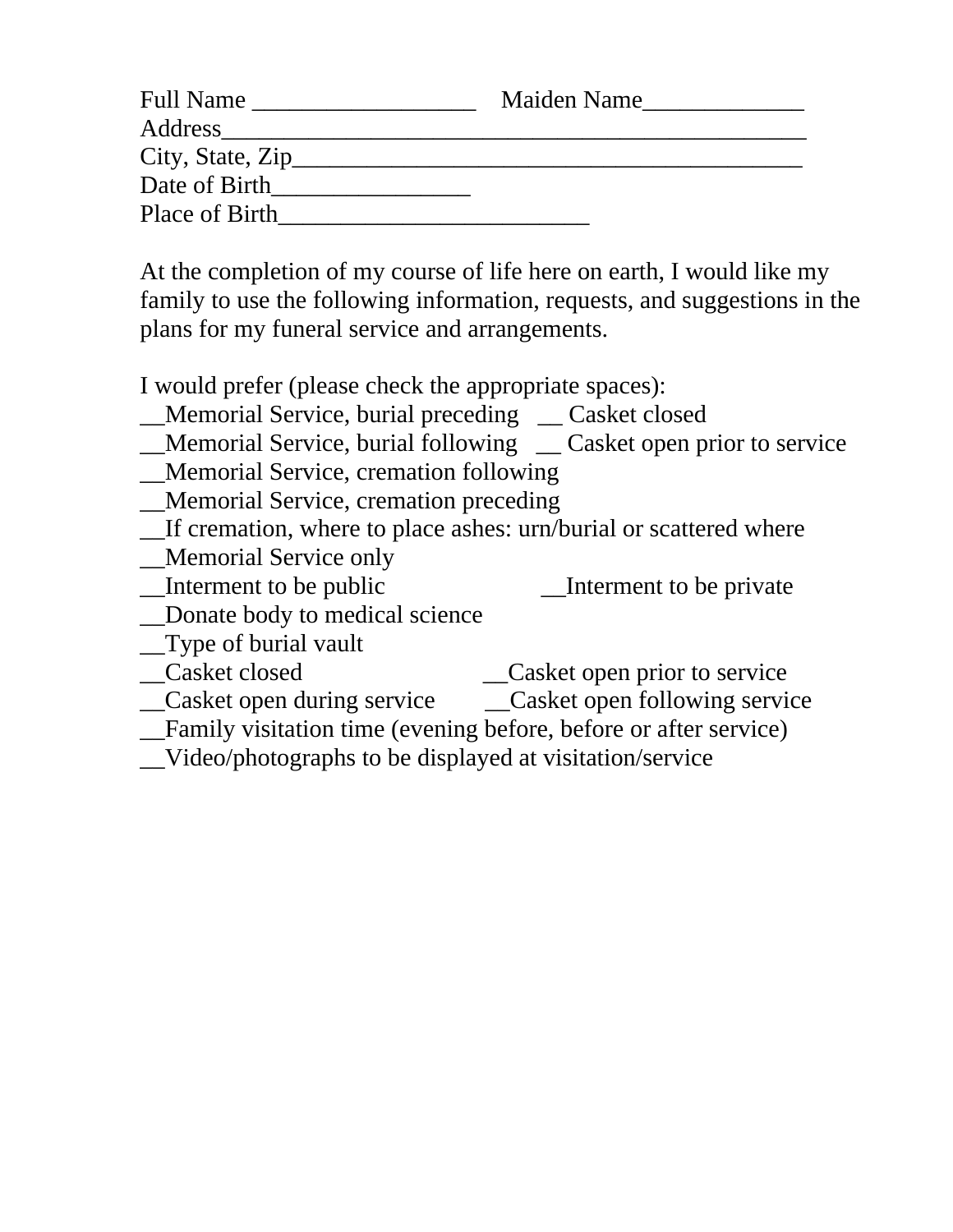## Your Final Instructions Personal Information

Vital Statistics and Historical Record

| Birth Date                                                                  |  |
|-----------------------------------------------------------------------------|--|
| Birth Place                                                                 |  |
|                                                                             |  |
| Social Security $\frac{\#}{\#}$                                             |  |
|                                                                             |  |
| $Medical \#$                                                                |  |
| Employer (or retired from & how many years worked for)                      |  |
|                                                                             |  |
| Single _______ Married (how long) ______ Widowed ______ Single Again ______ |  |
|                                                                             |  |
|                                                                             |  |
|                                                                             |  |
| Mother's Maiden Name                                                        |  |
| Names, addresses, phone numbers of spouse and children                      |  |
|                                                                             |  |
|                                                                             |  |
|                                                                             |  |
|                                                                             |  |
|                                                                             |  |
| Veterans complete this section:                                             |  |
|                                                                             |  |
|                                                                             |  |
|                                                                             |  |
|                                                                             |  |
|                                                                             |  |
| Medals and Honors received                                                  |  |
| Rank and rate at time of discharge                                          |  |
| Location of discharge papers                                                |  |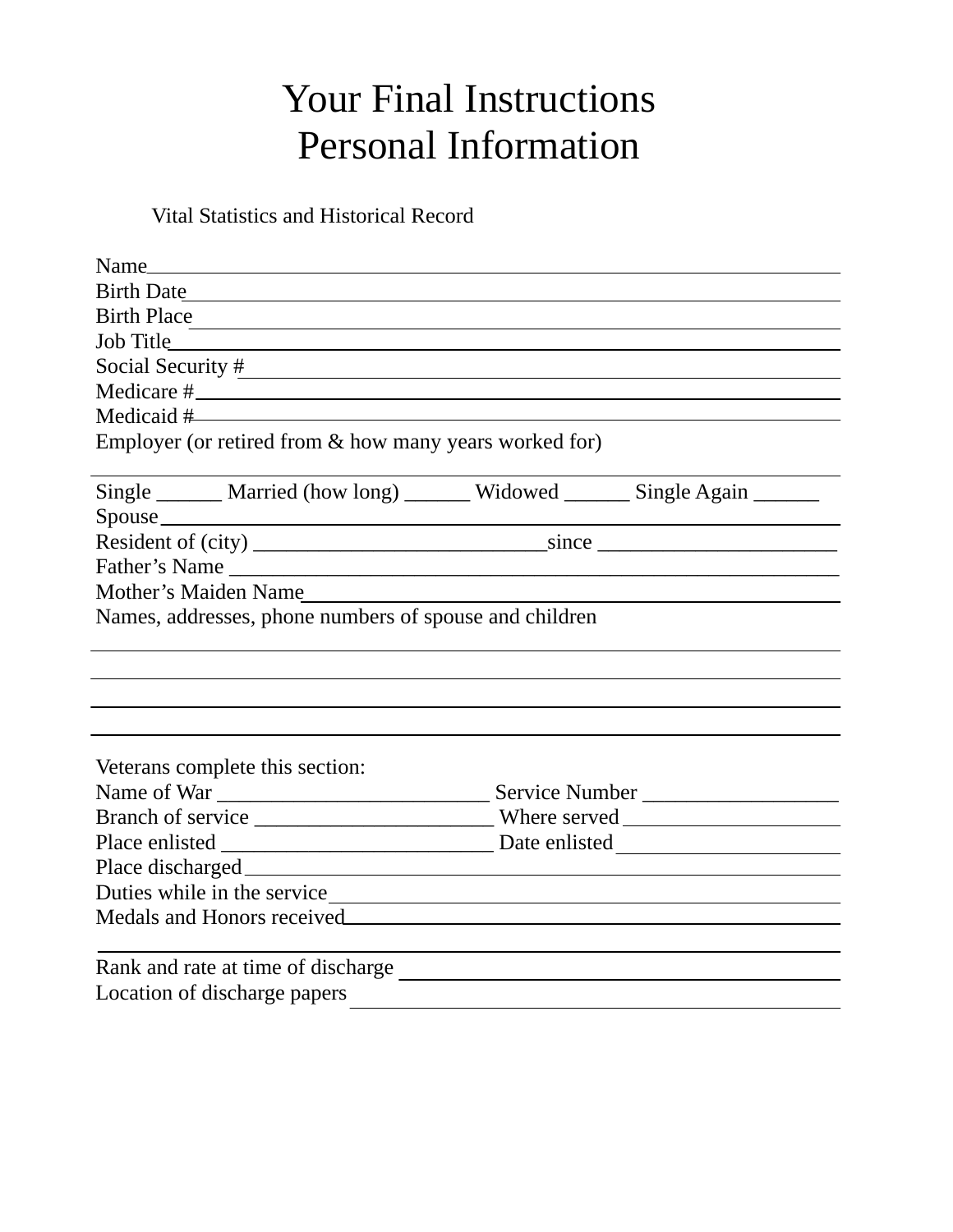## **Insurance Information**

| Life Insurance                   |                                                                                                                       |                                                                                                                        |  |
|----------------------------------|-----------------------------------------------------------------------------------------------------------------------|------------------------------------------------------------------------------------------------------------------------|--|
|                                  |                                                                                                                       |                                                                                                                        |  |
|                                  |                                                                                                                       | the control of the control of the control of the control of the control of                                             |  |
| Hospital/Medical                 |                                                                                                                       |                                                                                                                        |  |
|                                  | <u> 1989 - Johann John Stone, market fan it ferstjer fan it ferstjer fan it ferstjer fan it ferstjer fan it fers</u>  | <u> 1989 - Johann John Stone, market fan it ferstjer fan it ferstjer fan it ferstjer fan it ferstjer fan it fers</u>   |  |
| <b>Auto Insurance</b>            |                                                                                                                       |                                                                                                                        |  |
|                                  |                                                                                                                       | the control of the control of the control of the control of the control of                                             |  |
| Home Insurance                   |                                                                                                                       |                                                                                                                        |  |
|                                  |                                                                                                                       |                                                                                                                        |  |
| <b>Disability Insurance</b>      |                                                                                                                       |                                                                                                                        |  |
|                                  |                                                                                                                       |                                                                                                                        |  |
| Will or Trust                    |                                                                                                                       |                                                                                                                        |  |
| <b>Checking/Savings Accounts</b> |                                                                                                                       |                                                                                                                        |  |
|                                  |                                                                                                                       |                                                                                                                        |  |
|                                  |                                                                                                                       | the control of the control of the control of the control of the control of                                             |  |
|                                  |                                                                                                                       |                                                                                                                        |  |
| Liabilities                      | <u> 1980 - Jan Jan Jawa Barat, masjid a shekara ta 1980 - André a Santa Barat, masjid a shekara ta 1980 - André a</u> | <u> 1989 - Johann John Stone, market fan it ferskearre fan it ferskearre fan it ferskearre fan it ferskearre fan i</u> |  |
|                                  |                                                                                                                       |                                                                                                                        |  |
|                                  |                                                                                                                       | ___                                                                                                                    |  |

Please note on this form if you have credit life insurance on any of the accounts.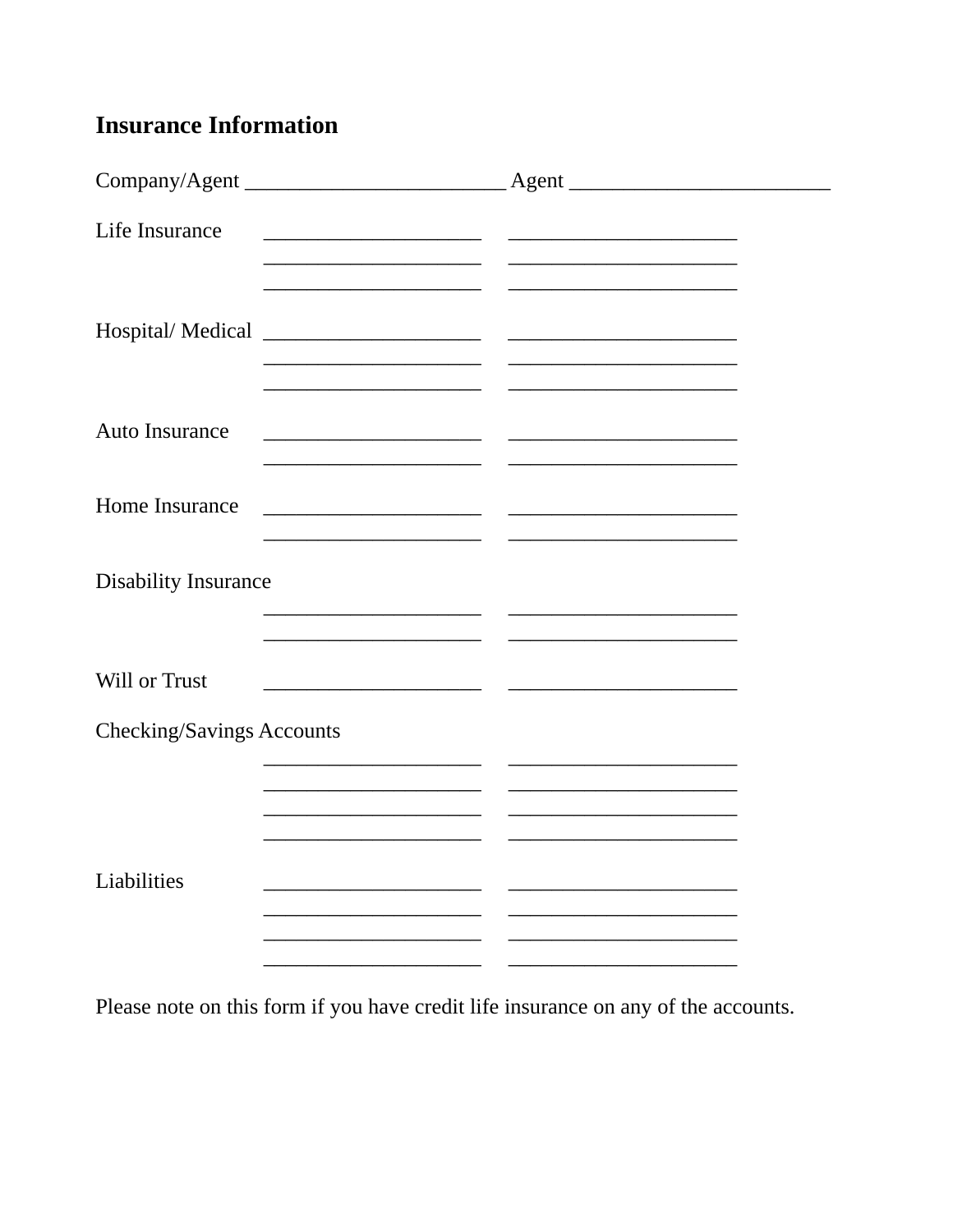| Utilities (gas, water, electricity, telephone)       |  |
|------------------------------------------------------|--|
|                                                      |  |
|                                                      |  |
| Other (unions, lodges)                               |  |
|                                                      |  |
| Clubs/Organizations/Education Memberships to cancel. |  |
|                                                      |  |

VERY IMPORTANT - Make sure that ALL telephone numbers are written down next to each account listed above.

Names, Phone numbers of close friends, Doctors, Lawyers, Financial Advisors to notify:

 $\mathcal{L}^{\text{max}}$ 

L.